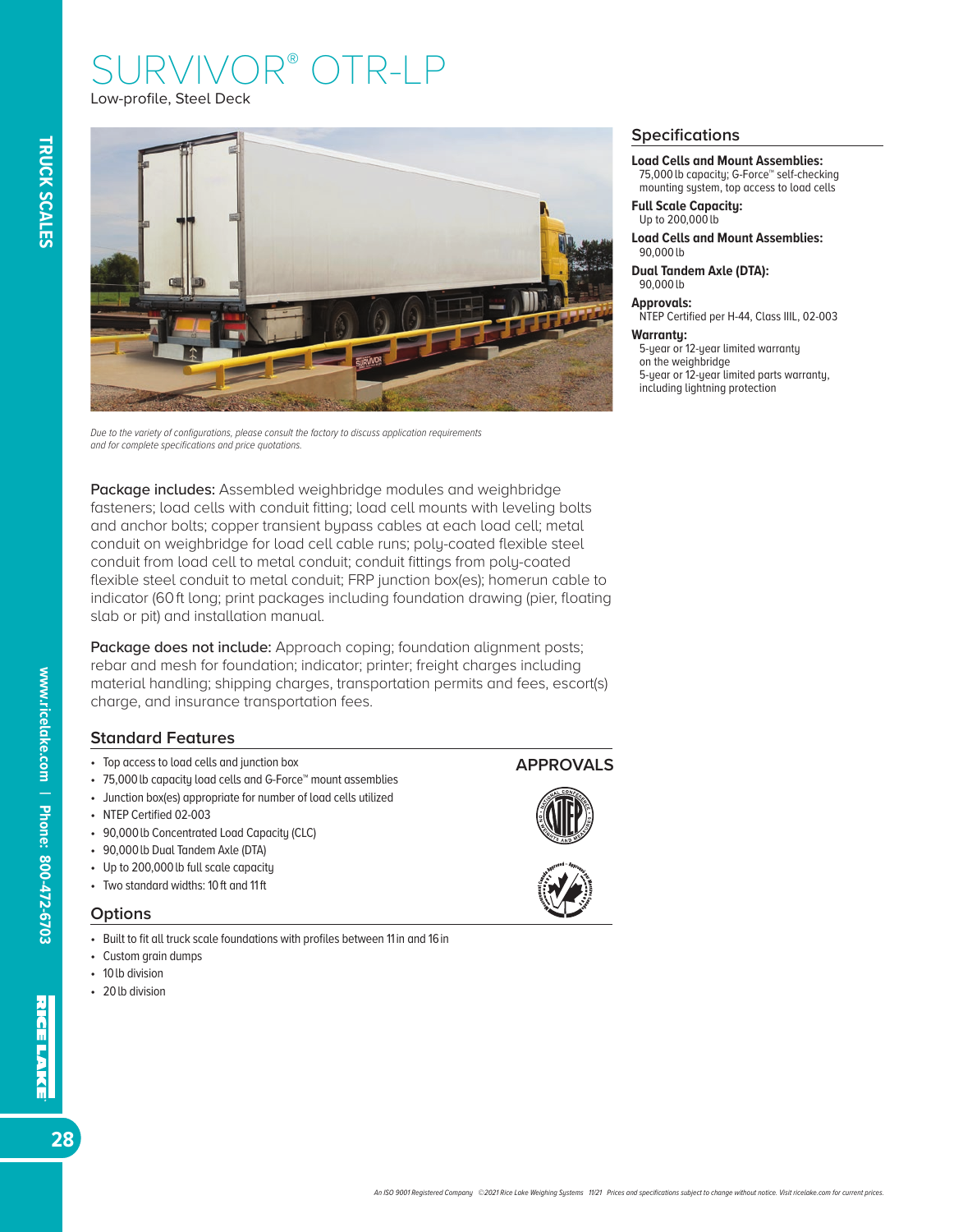# SURVIVOR® OTR-LP Low-profile, Steel Deck

# **Length/Capacity**

| Length               | Capacity                                   | <b>Est. Weight</b> | <b>Number of</b><br><b>Modules</b> | <b>Number of</b><br><b>Load Cells</b> | <b>CLC</b> | <b>Model</b>       | <b>Price</b> |
|----------------------|--------------------------------------------|--------------------|------------------------------------|---------------------------------------|------------|--------------------|--------------|
|                      | <b>OTR-LP - Steel Deck - 10 Foot Width</b> |                    |                                    |                                       |            |                    |              |
| 10 <sub>ft</sub>     | 60 tons                                    | 5,450 lb           | $\overline{1}$                     | $\overline{4}$                        | 45 tons    | EZ1010-LP-60-OTR   | Consult      |
| $12$ ft              | 60 tons                                    | 6,300 lb           | $\overline{1}$                     | $\overline{4}$                        | 45 tons    | EZ1210-LP-60-OTR   | Consult      |
| 15 <sub>ft</sub>     | 60 tons                                    | 7,700 lb           | 1                                  | $\overline{4}$                        | 45 tons    | EZ1510-LP-60-OTR   | Consult      |
| 20 <sub>ft</sub>     | 60 tons                                    | 11,500 lb          | 1                                  | 4                                     | 45 tons    | EZ2010-LP-60-OTR   | Consult      |
| 24 ft*               | 60 tons                                    | 13,460 lb          | 1                                  | $\overline{4}$                        | 45 tons    | EZ2410-LP-60-OTR   | Consult      |
| 40 ft                | 100 tons                                   | 22,400 lb          | $\overline{2}$                     | 6                                     | 45 tons    | EZ4010-LP-100-OTR  | Consult      |
| 47 ft*               | 100 tons                                   | 26,170 lb          | $\overline{2}$                     | 6                                     | 45 tons    | EZ4710-LP-100-ORT  | Consult      |
| $50$ ft <sup>*</sup> | 100 tons                                   | 27,800 lb          | $\overline{2}$                     | 6                                     | 45 tons    | EZ5010-LP-100-OTR  | Consult      |
| 60 ft                | 100 tons                                   | 34,100 lb          | 3                                  | 8                                     | 45 tons    | EZ6010-LP-100-OTR  | Consult      |
| 70 ft                | 100 tons                                   | 39,380 lb          | 3                                  | 8                                     | 45 tons    | EZ7010-LP-100-OTR  | Consult      |
| 75ft                 | 100 tons                                   | 42,300 lb          | $\ensuremath{\mathsf{3}}$          | 8                                     | 45 tons    | EZ7510-LP-100-OTR  | Consult      |
| 80 ft                | 100 tons                                   | 44,850lb           | $\overline{4}$                     | 10                                    | 45 tons    | EZ8010-LP-100-OTR  | Consult      |
| 90 ft                | 100 tons                                   | 50,480 lb          | $\overline{4}$                     | 10                                    | 45 tons    | EZ9010-LP-100-OTR  | Consult      |
| $93$ ft*             | 100 tons                                   | 51,840 lb          | $\overline{4}$                     | 10                                    | 45 tons    | EZ9310-LP-100-OTR  | Consult      |
| 100 ft               | 100 tons                                   | 55,550lb           | 5                                  | 12                                    | 45 tons    | EZ10010-LP-100-OTR | Consult      |
| 117 $ft*$            | 100 tons                                   | 65,300 lb          | 5                                  | 12                                    | 45 tons    | EZ11710-LP-100-OTR | Consult      |
| 120 ft               | 100 tons                                   | 67,100 lb          | 6                                  | 14                                    | 45 tons    | EZ12010-LP-100-OTR | Consult      |
| 130 ft               | 100 tons                                   | 72,680 lb          | 6                                  | 14                                    | 45 tons    | EZ13010-LP-100-OTR | Consult      |
| 140 ft               | 100 tons                                   | 78,260 lb          | $6\,$                              | 14                                    | 45 tons    | EZ14010-LP-100-OTR | Consult      |
| 150ft                | 100 tons                                   | 83,880lb           | 7                                  | 16                                    | 45 tons    | EZ15010-LP-100-OTR | Consult      |
| 160ft                | 100 tons                                   | 89,500 lb          | 8                                  | 18                                    | 45 tons    | EZ16010-LP-100-OTR | Consult      |
|                      | OTR-LP - Steel Deck - 11 Foot Width        |                    |                                    |                                       |            |                    |              |
| 10 <sub>ft</sub>     | 60 tons                                    | 6,000 lb           | $\overline{1}$                     | $\overline{4}$                        | 45 tons    | EZ1011-LP-60-OTR   | Consult      |
| $12$ ft              | 60 tons                                    | 6,950 lb           | $\mathbf{1}$                       | $\overline{4}$                        | 45 tons    | EZ1211-LP-60-OTR   | Consult      |
| 15 <sub>ft</sub>     | 60 tons                                    | 8,500 lb           | $\mathbf{1}$                       | $\overline{4}$                        | 45 tons    | EZ1511-LP-60-OTR   | Consult      |
| 20 <sub>ft</sub>     | 60 tons                                    | 12,650 lb          | $\overline{1}$                     | $\overline{4}$                        | 45 tons    | EZ2011-LP-60-OTR   | Consult      |
| $24$ ft*             | 60 tons                                    | 14,800 lb          | $\mathbf{1}$                       | $\overline{4}$                        | 45 tons    | EZ2411-LP-60-OTR   | Consult      |
| 40 ft                | 100 tons                                   | 24,500 lb          | $\overline{2}$                     | 6                                     | 45 tons    | EZ4011-LP-100-OTR  | Consult      |
| 47 ft*               | 100 tons                                   | 28,700 lb          | $\overline{2}$                     | 6                                     | 45 tons    | EZ4710-LP-100-ORT  | Consult      |
| 50 ft*               | 100 tons                                   | 30,400lb           | $\sqrt{2}$                         | 6                                     | 45 tons    | EZ5010-LP-100-OTR  | Consult      |
| 60 ft                | 100 tons                                   | 37,500 lb          | 3                                  | 8                                     | 45 tons    | EZ6011-LP-100-OTR  | Consult      |
| 70 ft                | 100 tons                                   | 43,250 lb          | 3                                  | 8                                     | 45 tons    | EZ7011-LP-100-OTR  | Consult      |
| 75 ft                | 100 tons                                   | 46,500 lb          | 3                                  | 8                                     | 45 tons    | EZ7511-LP-100-OTR  | Consult      |
| 80ft                 | 100 tons                                   | 49,200 lb          | $\overline{4}$                     | 10                                    | 45 tons    | EZ8011-LP-100-OTR  | Consult      |
| 90 ft                | 100 tons                                   | 55,500 lb          | $\overline{4}$                     | 10                                    | 45 tons    | EZ9011-LP-100-OTR  | Consult      |
| 93 ft*               | 100 tons                                   | 57,000 lb          | $\overline{4}$                     | 10                                    | 45 tons    | EZ9311-LP-100-OTR  | Consult      |
| 100 ft               | 100 tons                                   | 61,100 lb          | 5                                  | 12                                    | 45 tons    | EZ10011-LP-100-OTR | Consult      |
| 110 ft               | 100 tons                                   | 66,400 lb          | 5                                  | 12                                    | 45 tons    | EZ11011-LP-100-OTR | Consult      |
| 117 $ft*$            | 100 tons                                   | 71,800 lb          | 5                                  | 12                                    | 45 tons    | EZ11711-LP-100-OTR | Consult      |
| 120 ft               | 100 tons                                   | 73,700 lb          | $6\,$                              | 14                                    | 45 tons    | EZ12011-LP-100-OTR | Consult      |
| 130 ft               | 100 tons                                   | 79,900 lb          | 6                                  | 14                                    | 45 tons    | EZ13011-LP-100-OTR | Consult      |
| 140 ft               | 100 tons                                   | 86,000 lb          | $6\,$                              | 14                                    | 45 tons    | EZ14011-LP-100-OTR | Consult      |
| 150 ft               | 100 tons                                   | 92,200 lb          | $\overline{7}$                     | 16                                    | 45 tons    | EZ15011-LP-100-OTR | Consult      |
| 160 ft               | 100 tons                                   | 98,400 lb          | 8                                  | 18                                    | 45 tons    | EZ16011-LP-100-OTR | Consult      |

*\*Consult factory for exact sizes*

*NOTE: Shipping rates vary with options and split shipment requirements. Consult factory for current freight estimate.*

*OTR scales feature undersized dimensions and are designed to fit into existing foundations. Example: 70 ft x 10 ft scale is actually 69 ft 10.5 in L x 9 ft 10.5 in W.*

#### **Clearance Under Scale**

| <b>Profile</b> | <b>Clearance Under Scale</b> |
|----------------|------------------------------|
| $11$ in        | 2.41 in                      |
| $12$ in        | 3.41 in                      |
| 13 in          | 4.41 in                      |
| $14$ in        | 5.41 in                      |
| $15$ in        | 6.41 in                      |
| 16 in          | 7.41 in                      |

*NOTE: Consult factory for additional profiles*



**29**